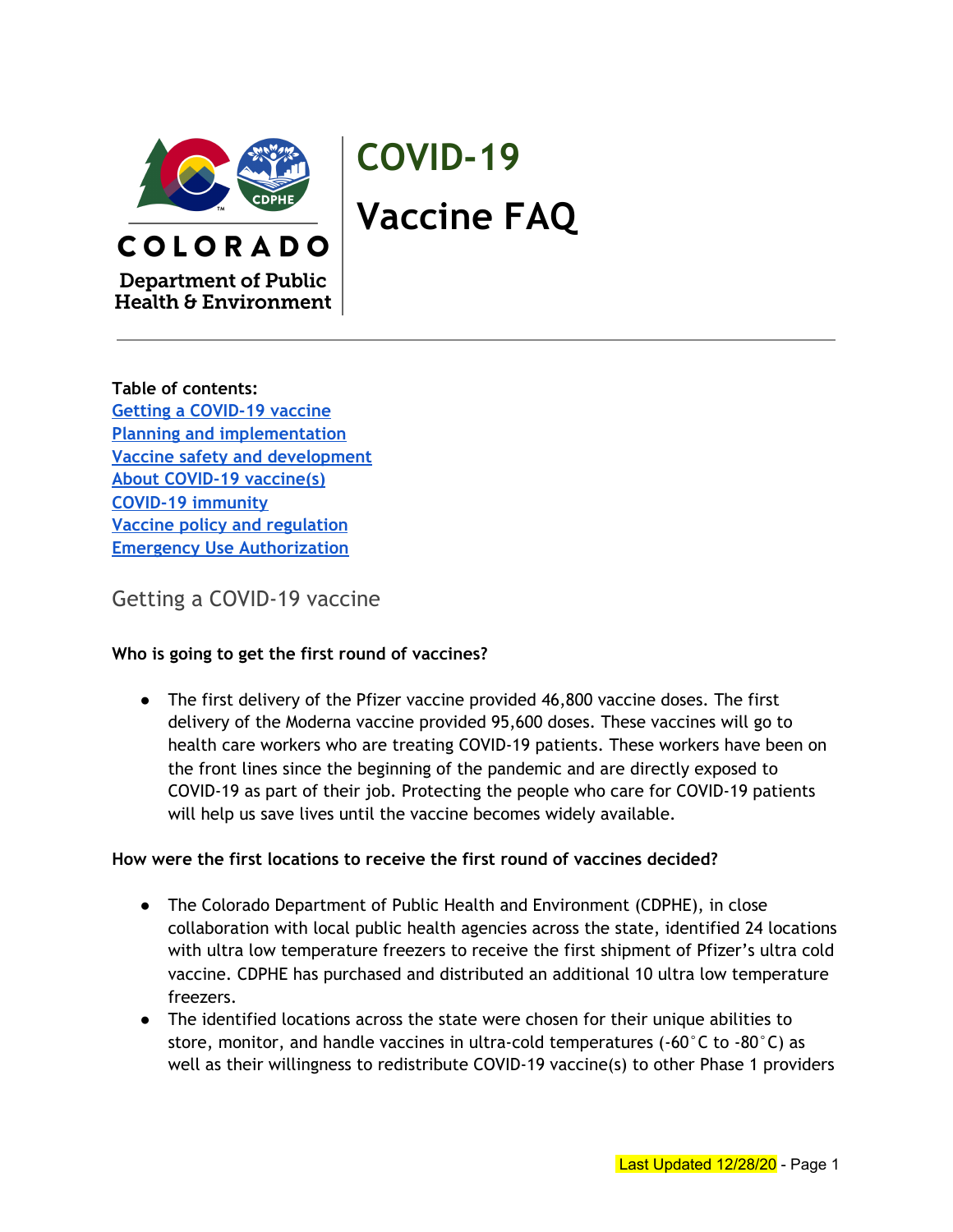in their regions. The state also considered equitable geographic distribution as well as transportation logistics given expected winter conditions in the coming months.

## **Where do I get the vaccine?**

- The majority of early phase 1 recipients will receive the vaccine through their employer, local public health agency or through the federal government's [Pharmacy](https://www.cdc.gov/vaccines/covid-19/long-term-care/pharmacy-partnerships.html) [Partnership](https://www.cdc.gov/vaccines/covid-19/long-term-care/pharmacy-partnerships.html) for Long-term Care (LTC) Program.
- More information about provider settings and options for phase 2 and phase 3 recipients will be coming soon.
- If you are among the people in  $phase 1A$  $phase 1A$  and are not receiving the vaccine through your employer, contact the vaccine [distribution](https://covid19.colorado.gov/vaccine-providers-and-public-health-professionals) location nearest you for more information.
- For additional questions about where you can receive vaccine or who to contact in your community call COHELP (1-877-462-2911).

#### **What types of COVID-19 vaccine(s) are available? Will I get to choose?**

- There are multiple COVID-19 vaccine candidates. The U.S. Food and Drug Administration (FDA) must authorize any vaccine before it will be available to Coloradans. The pharmaceutical companies Pfizer and Moderna applied for authorization through an Emergency Use Authorization. The FDA [authorized](https://www.fda.gov/media/144412/download) the Pfizer [vaccine](https://www.fda.gov/media/144412/download) on December 11 and authorized the Moderna vaccine on December 18. The Pfizer and Moderna vaccines are the first to be distributed in the state. Other companies are still going through the clinical research process. Pfizer and Moderna report that both vaccines are around 95% effective.
- CDC provides detailed profiles for each available vaccine on their Different [COVID-19](https://www.cdc.gov/coronavirus/2019-ncov/vaccines/different-vaccines.html) [Vaccines](https://www.cdc.gov/coronavirus/2019-ncov/vaccines/different-vaccines.html) page.

#### **How many doses or shots is the COVID-19 vaccine?**

● Both the Pfizer and Moderna COVID-19 vaccines require two doses. The Pfizer vaccine requires two doses 21 days apart, while the Moderna vaccine requires two doses 28 days apart. COVID-19 vaccines are not interchangeable. The second dose of any COVID-19 vaccine must be completed with the same vaccine product as the first dose.

## Do I have to get the second dose of the vaccine at the same location where I got my first **dose?**

● We strongly recommend that you get both doses from the same vaccine provider. Because of limited vaccine supply, your vaccine provider will need to place the order for your second dose after administering your first dose. This process ensures that the state's weekly allocation from the federal government will have enough second doses of the same vaccine product at the right time.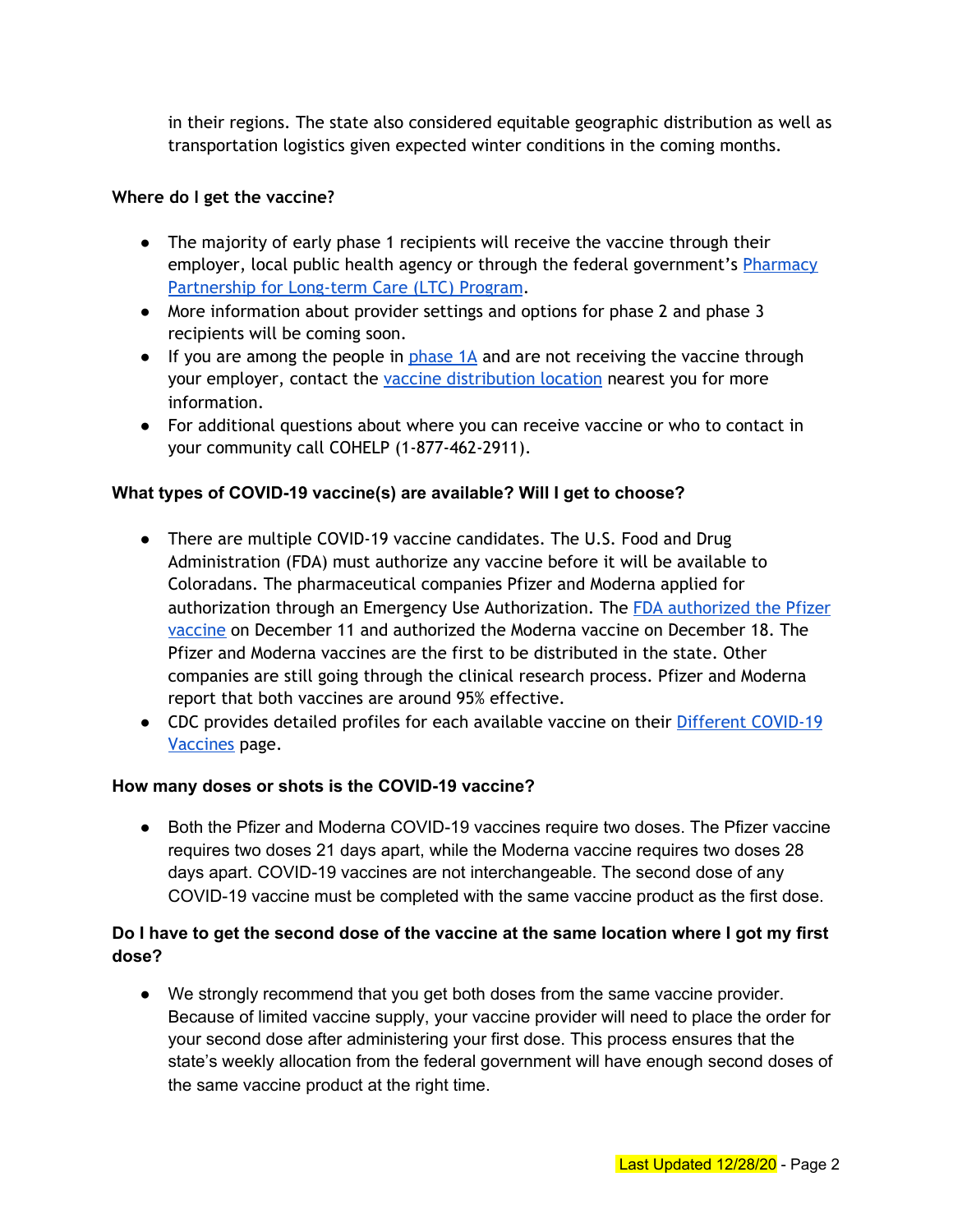• Note that the second dose of any COVID-19 vaccine must be the same vaccine product as the first dose.

## **When can my family and I get the vaccine?**

- After the FDA authorizes a vaccine and the Advisory Committee on [Immunization](https://www.cdc.gov/vaccines/acip/index.html) [Practices](https://www.cdc.gov/vaccines/acip/index.html) (ACIP) makes recommendations for its use, we expect it will take several months before everyone who wants one can get one because of limited availability. Prioritizing health care workers who have been on the front lines of the pandemic and are directly exposed to COVID-19 as part of their jobs will help us save lives in the next few months.
- Until the vaccine is widely available and used, it is important to continue taking precautions to slow the spread of the virus, like wearing masks and practicing physical distancing.
- Safety and effectiveness data from clinical trials is still needed before vaccines are available for children under 16.
- Stay up to date about vaccine distribution in Colorado at [covid19.colorado.gov/vaccine.](https://covid19.colorado.gov/vaccine)

#### **Can I get the vaccine if I am pregnant or breastfeeding?**

- Based on current knowledge, experts believe that mRNA vaccines (like the Pfizer and Moderna vaccines) are unlikely to pose a risk for pregnant or breastfeeding people or their babies. However, pregnant and breastfeeding people were not included in any of the clinical trials for currently authorized COVID-19 vaccines, therefore, no data is currently available on the safety of the vaccines in pregnant or breastfeeding people.
- If pregnant or breastfeeding people are part of a group that is recommended to receive a COVID-19 vaccine (e.g., health care workers), they may choose to be vaccinated. A conversation between the patient and their health care team may help with decisions regarding the use of COVID-19 vaccines, though it is not required for vaccination.
- The COVID-19 vaccine should not be given simultaneously with any other vaccines during pregnancy. Wait a minimum of 14 days before and after the administration of other vaccines before getting the first and second dose of COVID-19 vaccine.
- The Academy of Breastfeeding Medicine [recommends](https://www.bfmed.org/abm-statement-considerations-for-covid-19-vaccination-in-lactation) that lactating individuals who get the vaccine continue [breastfeeding](https://www.bfmed.org/abm-statement-considerations-for-covid-19-vaccination-in-lactation) their babies after being vaccinated. Breast milk contains antibodies and other components that can boost babies' immune systems and protects babies from getting sick. Early research has shown COVID-19 antibodies are present in breast milk. It is believed that antibodies created after a breastfeeding individual receives the vaccine may also transfer into breast milk and could provide some protection to the baby.
- For more information about COVID-19 vaccines and pregnancy, see CDPHE's [Pregnancy](https://covid19.colorado.gov/pregnancy-breastfeeding) and [breastfeeding](https://covid19.colorado.gov/pregnancy-breastfeeding) FAQ.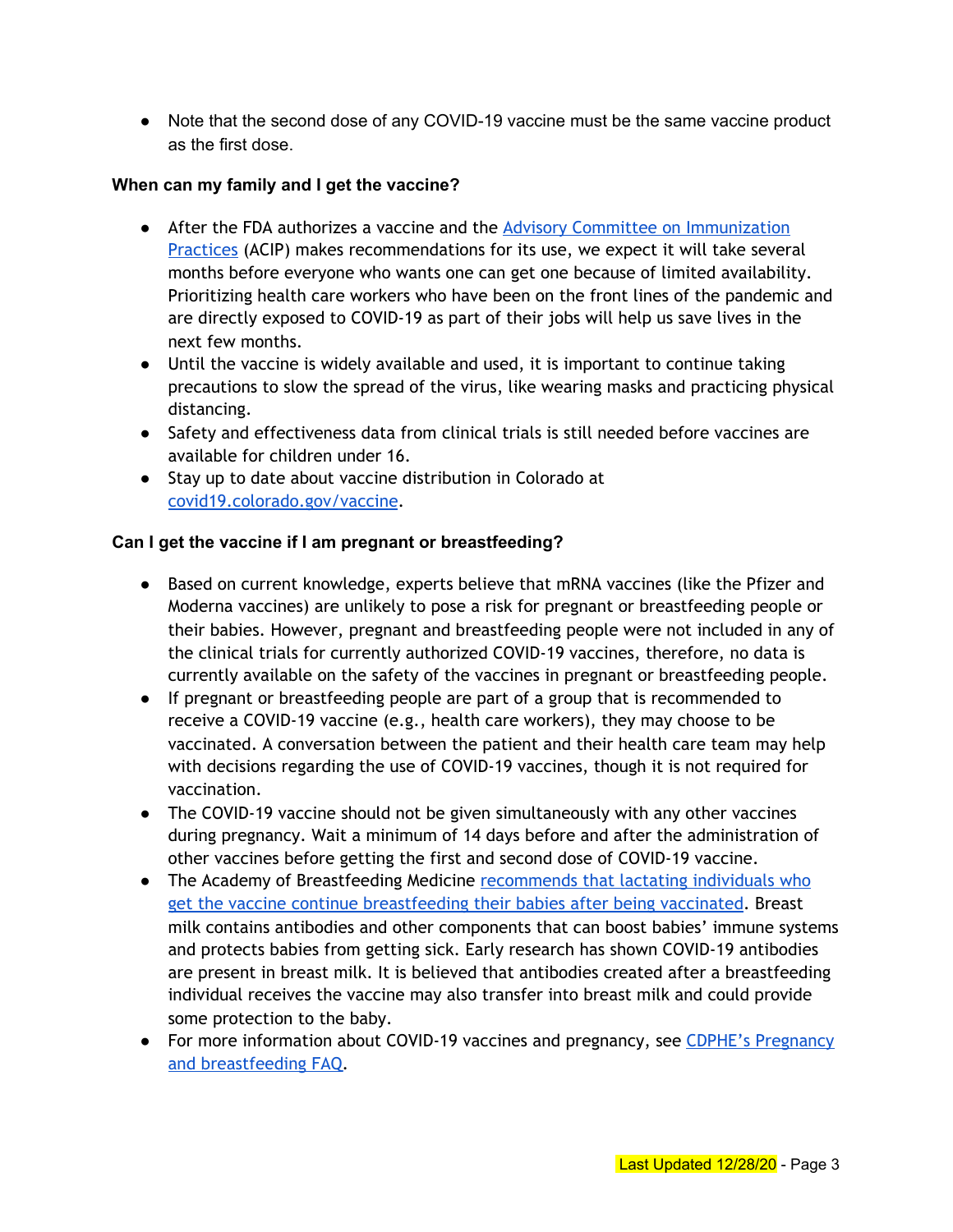#### **How do I get on a priority list?**

● To protect privacy and be able to scale the distribution process, the state does not have a priority list that people can get on. We expect vaccine providers and local public health agencies to follow the state's phased prioritization guidelines.

#### **How will I be notified when it's my turn to receive the vaccine?**

● If you are in [phase](https://covid19.colorado.gov/vaccine-for-coloradans) 1A or 1B and have not been notified by or received your vaccine through your employer, you can either try contacting a vaccine [provider](https://drive.google.com/file/d/1wM9W1pf2gUj2vp3PSXzvRgoL7-dm-omX/view) nearest you or wait for additional providers to come onboard in early January -- those providers will serve members of the 1A group first.

#### **How much will the COVID-19 vaccine cost?**

● Cost will not be an obstacle to getting the vaccine for Coloradans. Medicare, Medicaid, CHP+ and private insurance are required to cover the cost of the COVID-19 vaccines. In addition, uninsured Coloradans will have access to free vaccines.

#### **What should I do if I'm asked to pay for the vaccine?**

● Providers will not be allowed to turn away an individual because of their inability to pay or current medical coverage status. Medicare, Medicaid, and private insurance are required to cover the cost of the COVID-19 vaccines. If you do not have health insurance, providers may seek reimbursement through the [Provider](https://www.hhs.gov/coronavirus/cares-act-provider-relief-fund/index.html) Relief Fund administered by the Health Resources and Services Administration (HRSA).

#### **Can I get COVID-19 from a vaccine?**

● A COVID-19 vaccine will give you protection against the disease without having to get sick with the actual virus. It is not possible to get COVID-19 from a vaccine, but it is possible to get symptoms that are consistent with COVID-19. The vaccine candidates use inactivated virus, parts of the virus (e.g., the spike protein), or a gene from the virus. None of these can cause COVID-19. The goal of the vaccine is to provide your body with the tools it needs to fight the COVID-19 virus if you were to get infected.

#### **Will I be protected from COVID-19 if I only receive the first dose?**

- It is very important to get both doses of the vaccine so that your body develops enough antibodies to fight the COVID-19 virus if you get infected at a later time.
- Getting more than one dose for a vaccine is not unusual. In fact, it's the norm. Many routine vaccines require more than one dose for maximum protection.

## **Will the vaccine still be effective if I wait more than a few weeks between my first and second doses?**

● It is very important that you receive the second dose of your COVID-19 vaccine on time.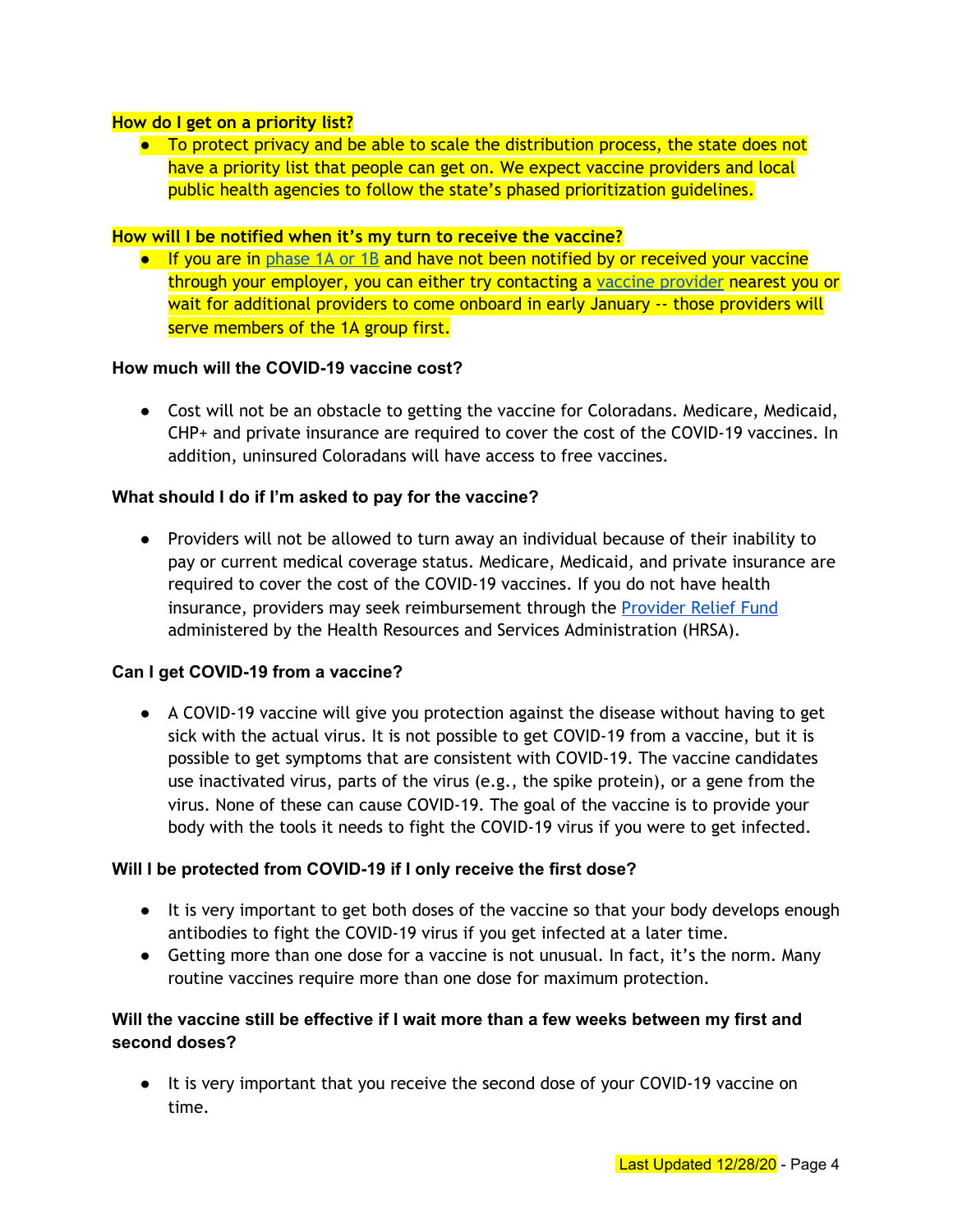● The time frame between the vaccine's first and second dose is determined by the companies producing the vaccine to maximize your body's ability to create antibodies against the virus. Plan accordingly so that you are able to get the second dose of your vaccine at the right time.

## **Is there a non-injectable version of the vaccine?**

● While the first vaccines that will be available in the U.S. will be injectable vaccines, there are other COVID-19 vaccines in research and development that will use non-injectable delivery methods. The timing and effectiveness of these potential vaccines is not yet known.

#### **Does the vaccine protect against all strains of COVID-19?**

● While there are several known variants of COVID-19, current evidence suggests the vaccine will protect against all of them.

#### **What are the side effects of the vaccines?**

- Most people who received the vaccines in clinical trials experienced mild to moderate side effects that typically went away on their own after a few days. The most commonly reported side effects for the Pfizer and Moderna COVID-19 vaccines are pain, swelling, and redness at the injection site, pain, tenderness and swelling of the lymph nodes in the same arm of the injection, fatigue, headache, muscle pain, chills, joint pain, nausea/vomiting, and fever for a few days after receiving the vaccine, with more discomfort after the second dose. The frequency and severity of side effects may vary between the two vaccines. Different people may experience different side effects, even if they receive the same vaccine.
- The process of building immunity can cause symptoms. These symptoms are normal and show that your body's immune system is responding to a vaccine. Other routine vaccines, like the flu vaccine, have similar side effects.
- If you experience discomfort after the first dose of the vaccine, it is very important that you still receive the second dose a few weeks later for full protection.
- For in-depth information about the side effects of the vaccines, see the CDC's [report](https://www.cdc.gov/vaccines/covid-19/info-by-product/pfizer/reactogenicity.html?CDC_AA_refVal=https%3A%2F%2Fwww.cdc.gov%2Fvaccines%2Fcovid-19%2Finfo-by-manufacturer%2Fpfizer%2Freactogenicity.html) on the Pfizer [vaccine](https://www.cdc.gov/vaccines/covid-19/info-by-product/pfizer/reactogenicity.html?CDC_AA_refVal=https%3A%2F%2Fwww.cdc.gov%2Fvaccines%2Fcovid-19%2Finfo-by-manufacturer%2Fpfizer%2Freactogenicity.html) and the [Moderna](https://www.cdc.gov/vaccines/covid-19/info-by-product/moderna/reactogenicity.html) vaccine.

#### **Are there any serious side effects of receiving the COVID-19 vaccine?**

- Decades of vaccine research demonstrates that most serious side effects generally occur within six weeks of administering a vaccine. For the COVID-19 vaccines, the FDA has required clinical trials to provide data from eight weeks of safety monitoring following the second dose before considering the authorization of a vaccine for public use.
- Because these are new vaccines, researchers will be learning more about rare side effects, if any, over the next year. To identify side effects that happen only very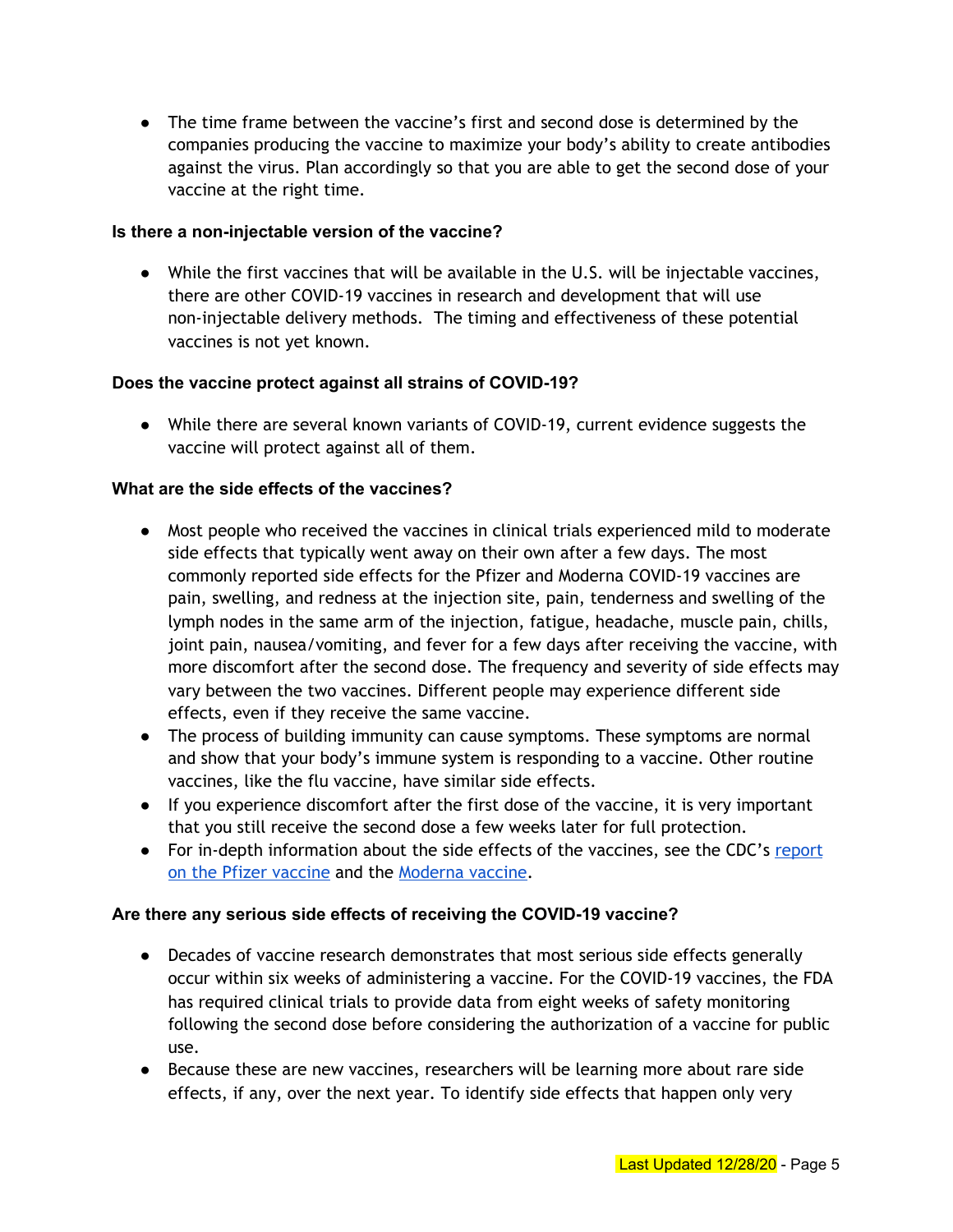rarely (e.g., once in 50,000 doses), hundreds of thousands of people need to be vaccinated and followed over time.

• The FDA and CDC will continue to closely monitor vaccine safety as the public begins using a new vaccine. Both agencies have both longstanding and new safety systems in place for heightened monitoring of all COVID-19 vaccines. Learn more [about](https://www.cdc.gov/coronavirus/2019-ncov/vaccines/safety.html) the vaccine safety [monitoring](https://www.cdc.gov/coronavirus/2019-ncov/vaccines/safety.html) systems.

## **Can the vaccine cause an allergic reaction?**

- Although it is rare, the COVID-19 vaccines may cause mild allergic reactions in some people, like itching or rash. Extremely rarely, some people may have a severe allergic reaction like anaphylaxis.
- People with a history of severe allergic reactions, such as anaphylaxis, to any component of a COVID-19 vaccine should not receive that vaccine.
- People who have had severe allergic reactions to other vaccines in the past should use caution and talk with their health care provider before deciding whether or not to get vaccinated.
- People with a history of severe allergic reactions unrelated to any vaccine may get the COVID-19 vaccine.
- The health care provider administering your vaccine will monitor you for any allergic reactions you may have after getting vaccinated. They will watch you for at least 15 minutes after the injection (or for 30 minutes if you have a history of anaphylaxis).
- Sites administering COVID-19 vaccines should have health care staff, medications, and supplies for managing anaphylaxis (like epi-pens) on hand in case someone experiences a severe allergic reaction to the vaccine.
- For more information about monitoring for severe allergic reactions, see the [CDC's](https://www.cdc.gov/vaccines/covid-19/info-by-product/pfizer/anaphylaxis-management.html) Interim [Considerations:](https://www.cdc.gov/vaccines/covid-19/info-by-product/pfizer/anaphylaxis-management.html) Preparing for the Potential Management of Anaphylaxis at COVID-19 [Vaccination](https://www.cdc.gov/vaccines/covid-19/info-by-product/pfizer/anaphylaxis-management.html) Sites.
- CDC and FDA are continuously monitoring for allergic reactions in vaccine recipients. They will investigate reports quickly and update recommendations as more information becomes available.

## **Can I get the vaccine if I am immunocompromised?**

- People living with HIV, other immunocompromising conditions, or who take immunosuppressive medications or therapies might be at [increased](https://www.cdc.gov/coronavirus/2019-ncov/need-extra-precautions/people-with-medical-conditions.html) risk for severe [COVID-19.](https://www.cdc.gov/coronavirus/2019-ncov/need-extra-precautions/people-with-medical-conditions.html) There is currently not enough data to establish vaccine safety and efficacy in these groups.
- People with stable HIV infection were included in phase 2/3 clinical trials, though data specific to this group are not yet available.
- Immunocompromised individuals may still receive the COVID-19 vaccine if they have no contraindications. However, they should have a conversation with their health care provider about the unknown vaccine safety profile and effectiveness in immunocompromised populations, as well as the potential for reduced immune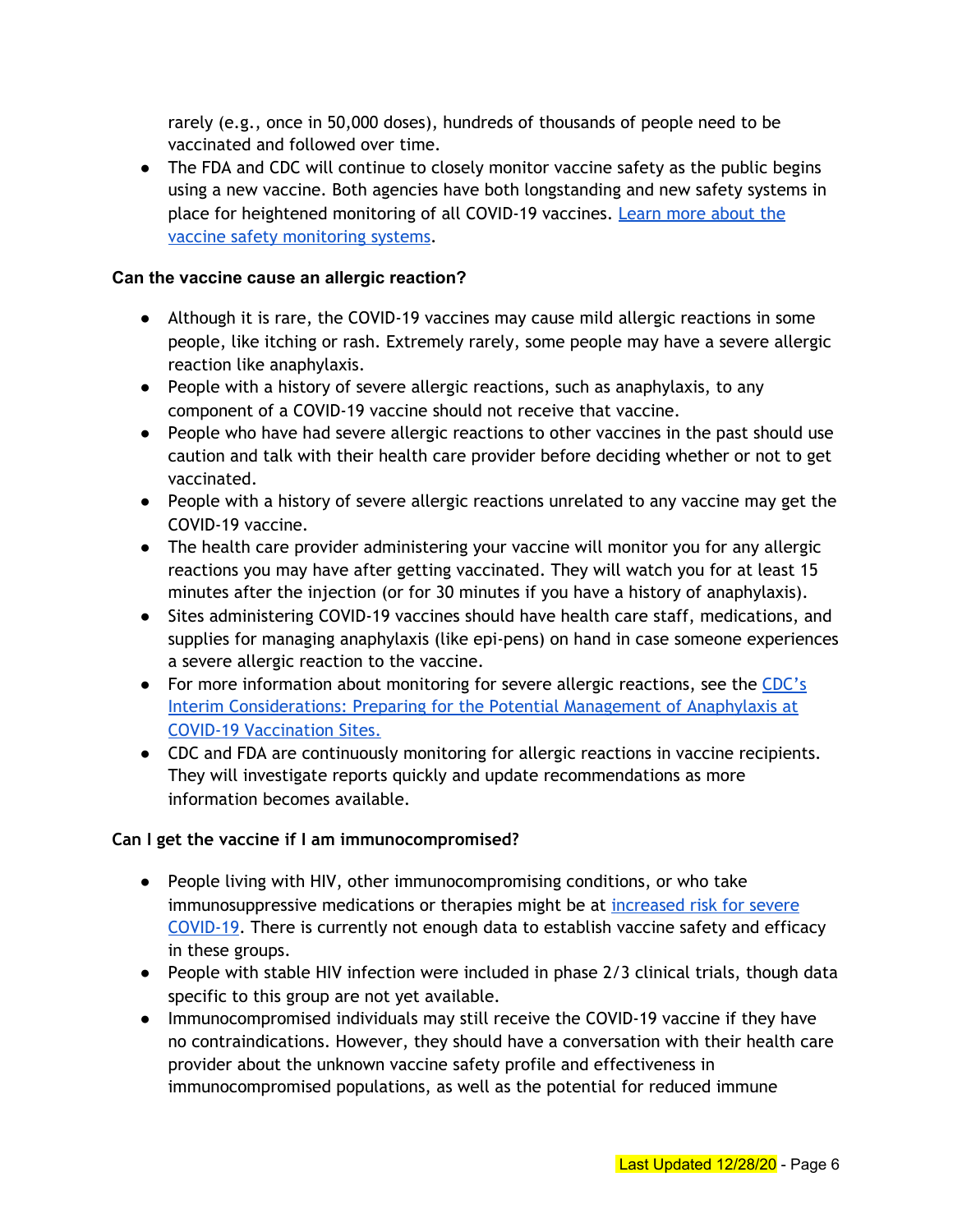responses and the need to continue to follow all current guidance to protect themselves against COVID-19.

• Because the Pfizer and Moderna vaccines are mRNA vaccines, they do not contain live virus and cannot give you COVID-19.

## **Will the vaccine have any effect on fertility?**

● Because this is a new vaccine, researchers will be learning more about rare side effects, if any, over the next year. To identify side effects that happen only very rarely (e.g., once in 50,000 doses), hundreds of thousands of people need to be vaccinated and followed over time.

#### **What would happen if a vaccine turned out to have serious side effects?**

- Science shows that generally the most serious side effects occur within six weeks of vaccine administration. The current available COVID-19 vaccines have been studied for longer than six weeks, and the companies have not identified or reported serious safety concerns. To date, the independent safety monitoring board overseeing Phase 3 trials of the Pfizer and Moderna vaccines has not found any serious safety concerns. The FDA reviews all research before authorizing any vaccine for use.
- The FDA and CDC will continue to closely monitor vaccine safety as the public begins using a new vaccine. If safety monitoring reveals new information about vaccine risks, such as new serious side effects, new guidelines may be issued or a vaccine may be removed from the market. Learn more about the vaccine safety [monitoring](https://www.cdc.gov/coronavirus/2019-ncov/vaccines/safety.html) systems.

## **How much of my personal information will I need to share to get the vaccine?**

- Your privacy is a top priority, and your information won't be used for anything other than vaccine distribution and follow-up information about the vaccine. Like other routine vaccinations, you will need to share some personal information with your vaccine provider when you get a COVID-19 vaccine. This may include your name, date of birth, and contact information.
- Sharing your identity and some of your medical history ensures that the vaccine is administered safely, effectively, and responsibly. Your immunization records are confidential, personal medical information, and public health will never share them publicly.
- The state health department maintains the Colorado [Immunization](https://cdphe.colorado.gov/colorado-immunization-information-system-ciis) Information System (CIIS), a confidential, population-based, secure computerized system that collects and consolidates individual-level vaccine and exemption data for Coloradans of all ages from a variety of sources. Health care providers have limited access to CIIS based on their need to input and access data for their patients.
- Under Colorado law, you can choose to remove your immunization information from CIIS at any time. This is called an opt-out.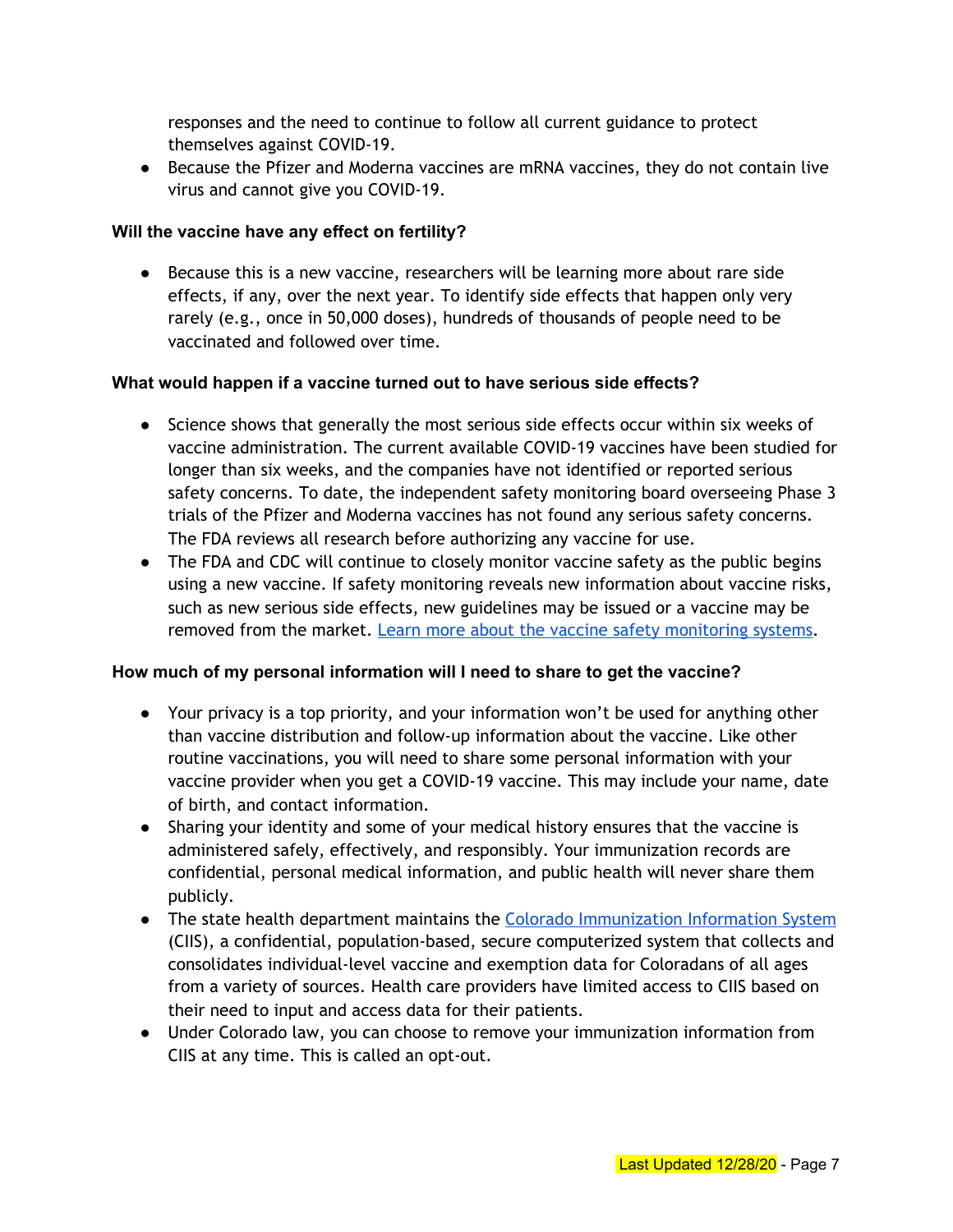● The state health department will submit daily, anonymous COVID-19 vaccine administration data to the CDC as required. No personally identifiable information will be shared with CDC like your name or full address.

## **Do I need to be a U.S. citizen to get a vaccine?**

● You do not need to be a U.S. citizen, and you will not need to prove lawful presence to get a COVID-19 vaccine in Colorado. Further, public health will never share your information for any immigration or law enforcement purposes.

#### **Do I still need to wear a mask and physical distance after receiving the vaccine?**

- It will take time after the vaccination for your body to respond and make enough antibodies to protect you. This could take up to one to two weeks after your last dose.
- Current info suggests that it is possible that someone who has been vaccinated against COVID-19 may still have a mild or asymptomatic infection or spread the virus to others. So it is important to continue taking precautions. Continue wearing masks and practicing physical distancing until it is clear that it is safe to stop.

## **Do I need to quarantine from possible exposure if I have received two doses of the vaccine?**

● It could take up to one to two weeks after your last dose of the vaccine to have protection. After that time, because the vaccine has shown high effectiveness, we are hopeful that most people who have received two doses of the vaccine will not be required to quarantine, but we await further guidance from the Advisory [Committee](https://www.cdc.gov/vaccines/acip/index.html) on [Immunization](https://www.cdc.gov/vaccines/acip/index.html) Practices (ACIP).

#### **Do I need to quarantine from possible exposure between doses?**

● Yes, you should follow standard [quarantine](https://covid19.colorado.gov/how-to-quarantine) as advised by state and local public health officials if you are possibly exposed between doses of COVID-19 vaccine. It could take up to one to two weeks after your last dose of the vaccine to have protection.

## **Do I need to isolate if I develop COVID-19-like symptoms more than one to two weeks after getting the second dose of the vaccine?**

**●** Yes. If you develop COVID-19 symptoms more than one to two weeks after being fully vaccinated, you should isolate and contact your health care provider for instructions on whether to be tested for COVID-19 or other infections.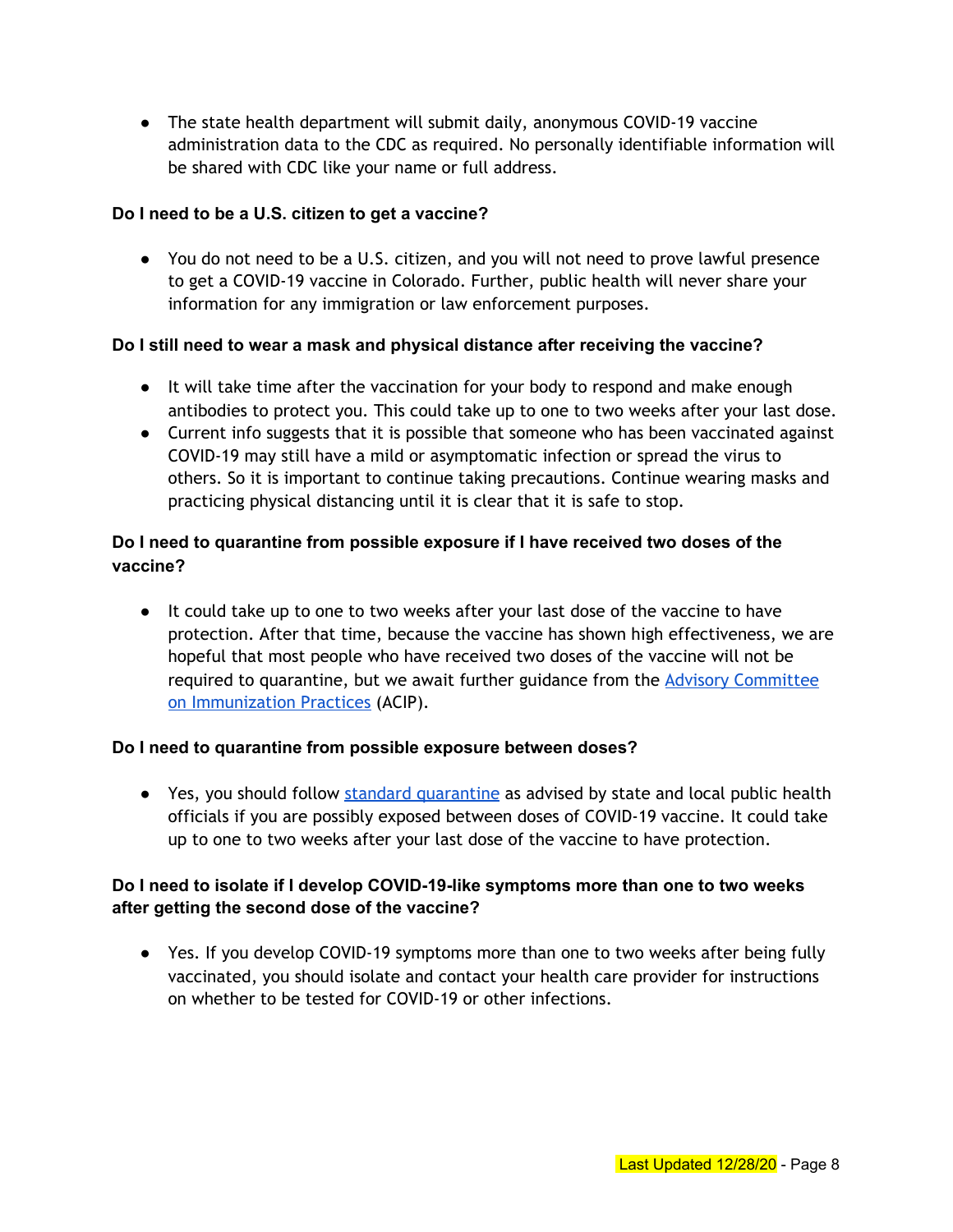## **If I have already had COVID-19 and recovered, do I still need to get vaccinated with a COVID-19 vaccine?**

- Data from [clinical](https://www.cdc.gov/vaccines/covid-19/info-by-product/clinical-considerations.html) trials suggest that the Pfizer and Moderna vaccines are likely safe and effective in people who have recovered from a previous COVID-19 infection. The Advisory Committee on Immunization Practices (ACIP) recommends waiting at least 90 days after recovering from COVID-19 before getting the vaccine.
- It is currently unknown how long natural immunity lasts after recovering from COVID-19.
- Early evidence suggests natural immunity from COVID-19 may not last very long, and cases of reinfection have been reported.
- The Advisory Committee on Immunization Practices (ACIP) makes recommendations on how to best use COVID-19 vaccines, and the FDA authorizes use. We will allow for all permissible uses once they are authorized.

## If I get vaccinated, is it possible for me to still get a milder form of COVID-19 than if I **hadn't been vaccinated?**

● The COVID-19 vaccines have gone through large clinical trials and have shown to be very effective in preventing symptoms of the disease. However, current information suggests it is possible that someone who has been vaccinated against COVID-19 may still have a mild or asymptomatic infection or spread the virus to others. Until we know more, it is important to continue taking precautions, like wearing masks and practicing physical distancing, even after you have been vaccinated.

## **Should I take a test to see if I am infected before getting the vaccine?**

● The CDC does not recommend getting tested to see if you are infected before getting the vaccine. If you do not have any symptoms and have not been recently exposed to COVID-19, there is no need to get a test before deciding whether or not to get vaccinated.

#### **How can I start to make a vaccine plan for myself and my family?**

- Being informed is the first part of making a plan. Get your information from reliable public health sources such as the Center for Disease Control and [Prevention](https://www.cdc.gov/coronavirus/2019-nCoV/index.html) (CDC), Colorado Department of Public Health and [Environment,](https://covid19.colorado.gov/) and your local public [health](https://cdphe.colorado.gov/public-information/find-your-local-public-health-agency) [agency](https://cdphe.colorado.gov/public-information/find-your-local-public-health-agency).
- When it's your turn to get the vaccine, ask your primary care provider whether they plan to give the vaccine in their office or what they recommend for you based on your personal medical history.
- You can learn more about COVID-19 at [covid19.colorado.gov](https://covid19.colorado.gov/).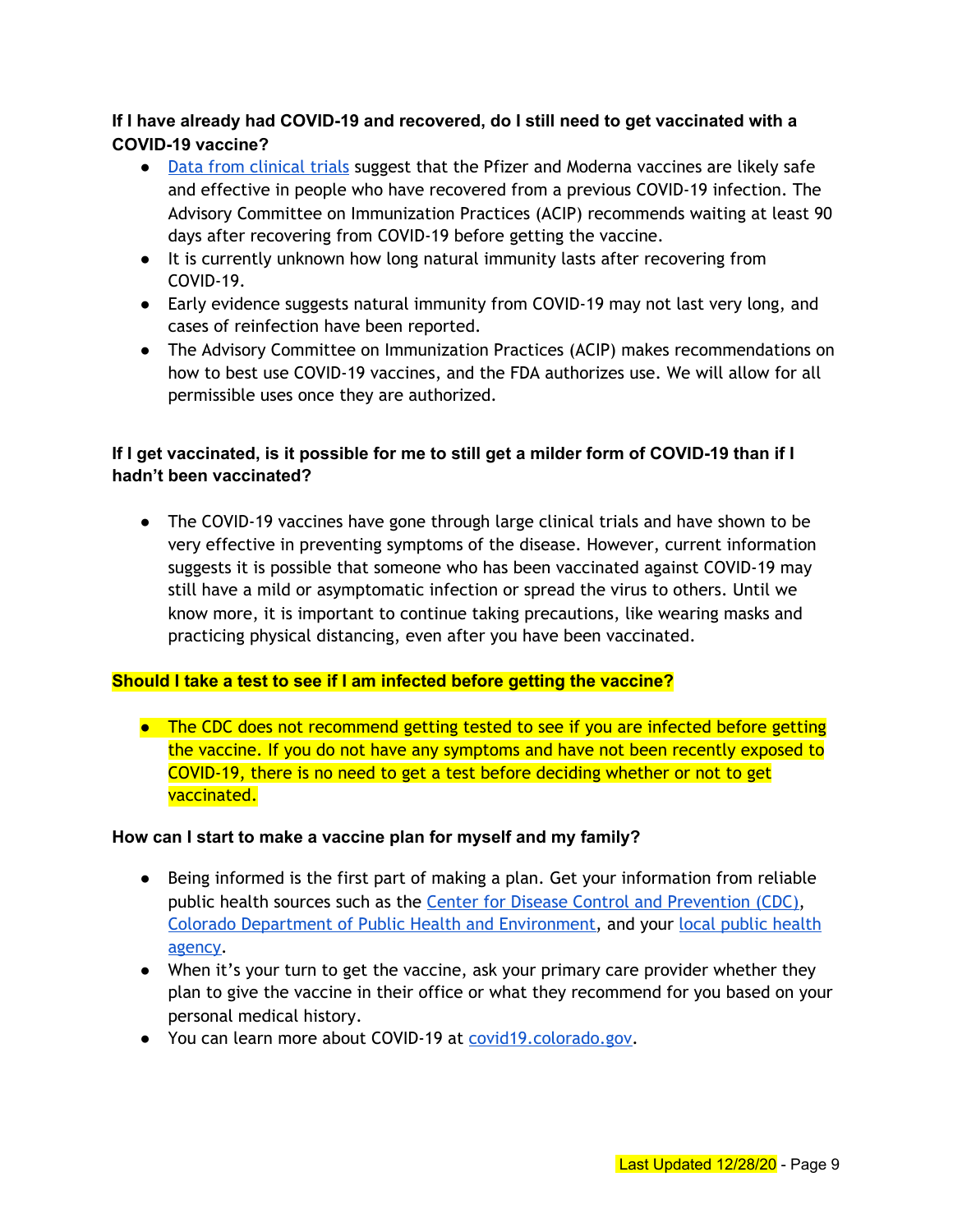## **What if I am injured by the vaccine? Will I have to pay my own medical bills?**

**●** In very rare cases, a vaccine can cause a serious problem, such as a severe allergic reaction. COVID-19 vaccines are covered under the [Countermeasure](https://www.hrsa.gov/cicp) Injury [Compensation](https://www.hrsa.gov/cicp) Program (CICP), not the National Vaccine Injury Compensation Program (VICP). The Public Readiness and Emergency Preparedness Act (PREP Act) authorizes the CICP to provide benefits to certain individuals or estates of individuals who sustain a covered serious physical injury as the direct result of the administration of COVID-19 vaccines.

## <span id="page-9-0"></span>Planning and implementation

#### **Why do we need a phased approach to distribute the vaccine?**

- We expect that the initial supply of COVID-19 vaccine(s) will be very limited for several months. This means that a vaccine will not be immediately available to everyone who wants one.
- To be as fair and efficient with distribution as possible, the state has developed a phased approach to vaccine distribution to save lives and end the crisis that has been brought on by the pandemic as quickly as possible. The phased allocation plan will prioritize people at high risk of getting exposed to COVID-19, people who work in essential or critical jobs, and people who are at high risk for getting very sick or dying of COVID-19.
- Prioritization is subject to change based on data, science, and availability.
- The Colorado Department of Public Health and Environment recognizes the Tribal sovereignty of the Ute Mountain Ute and Southern Ute Indian Tribes, and that the Tribes have the authority to determine how vaccine supply will be prioritized for their populations, even if their prioritization scheme is different than what the department recommends.

#### **What are the phases?**

- The vaccine prioritization plan has three phases:
	- $\circ$  1A: Highest-risk health care workers and individuals. These are the people who must have direct contact with COVID-19 patients for longer periods of time (defined as 15 minutes or more over a period of 24 hours) as part of their jobs. This phase also includes long-term care facility staff and residents.
	- 1B: Moderate-risk health care workers and responders. Health care workers who do not have prolonged direct contact with COVID-19 patients, but still work in direct patient care or as direct patient care support staff. This phase also includes EMS, firefighters, police, correctional workers, dispatchers, funeral services, other first responders, and COVID-19 response personnel.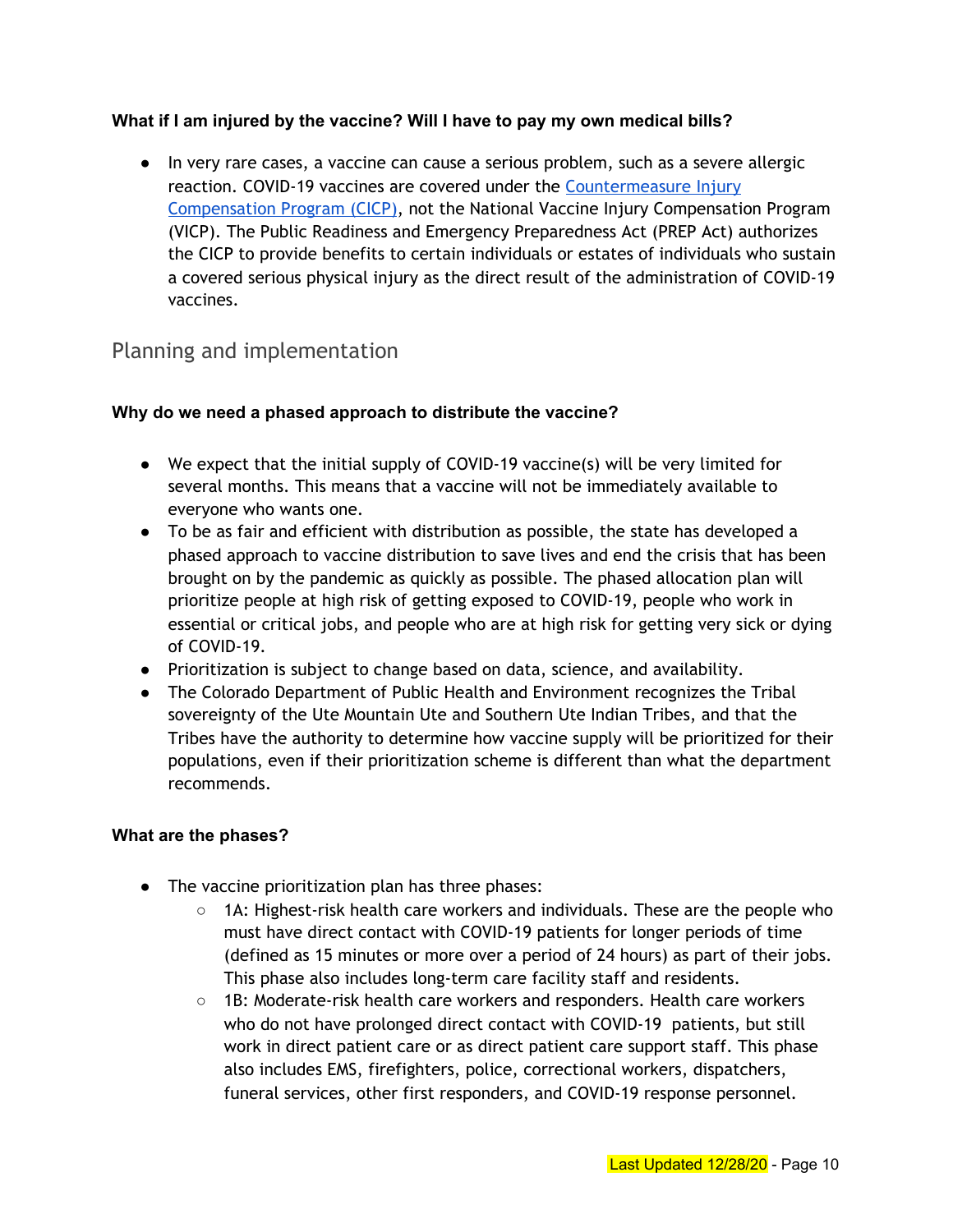- $\circ$  2: Higher-risk individuals and essential workers. People who are at an elevated risk of getting very sick or dying of COVID-19, including any adult age 65 and older, as well as adults of any age with obesity, diabetes, chronic lung disease, significant heart disease, chronic kidney disease, cancer, or who are immunocompromised.
- $\circ$  This phase also includes people who have direct interactions with the public as part of their jobs, such as grocery store workers and school and child care staff, as well as people who work in high density settings like farms and meat-packing plants. Also included are workers who serve people that live in high-density settings (e.g. homeless shelter or group home workers), other health care workers not included in Phase 1, and adults who received a placebo during a COVID-19 vaccine clinical trial.
- $\circ$  3: The general public. Any individuals age 16-64 without high-risk conditions.
- Prioritization is subject to change based on data, science, and availability.

#### **What determines when Colorado moves from one phase to the next?**

● In the early stages of vaccine distribution, health care providers will provide information to the Colorado Department of Public Health and Environment on how much vaccine they need and how many people are getting vaccinated. Once we believe we have distributed enough vaccine to those who want a vaccine in the first phase, we will move to the next phase. The speed at which we are able to move through the phases will largely depend on the supply of vaccine.

#### **How does Colorado's rollout compare with neighboring states?**

● Like Colorado, other states have made plans to receive and distribute available vaccines. The CDC required every state to submit a draft vaccination plan to them in October 2020.

## <span id="page-10-0"></span>Vaccine Safety and Development

For additional information, visit CDC: <https://www.cdc.gov/coronavirus/2019-ncov/vaccines/safety.html>

#### **Who approves the use of vaccines in the United States?**

● The Food and Drug [Administration](https://www.fda.gov/vaccines-blood-biologics/development-approval-process-cber/vaccine-product-approval-process) (FDA) licenses and approves the use of vaccines. Before the FDA approves a vaccine, the manufacturer must do rigorous research and testing to ensure the vaccine's safety and effectiveness. The FDA independently reviews and verifies the information from these tests. It then decides whether the vaccine can be licensed and given to the public.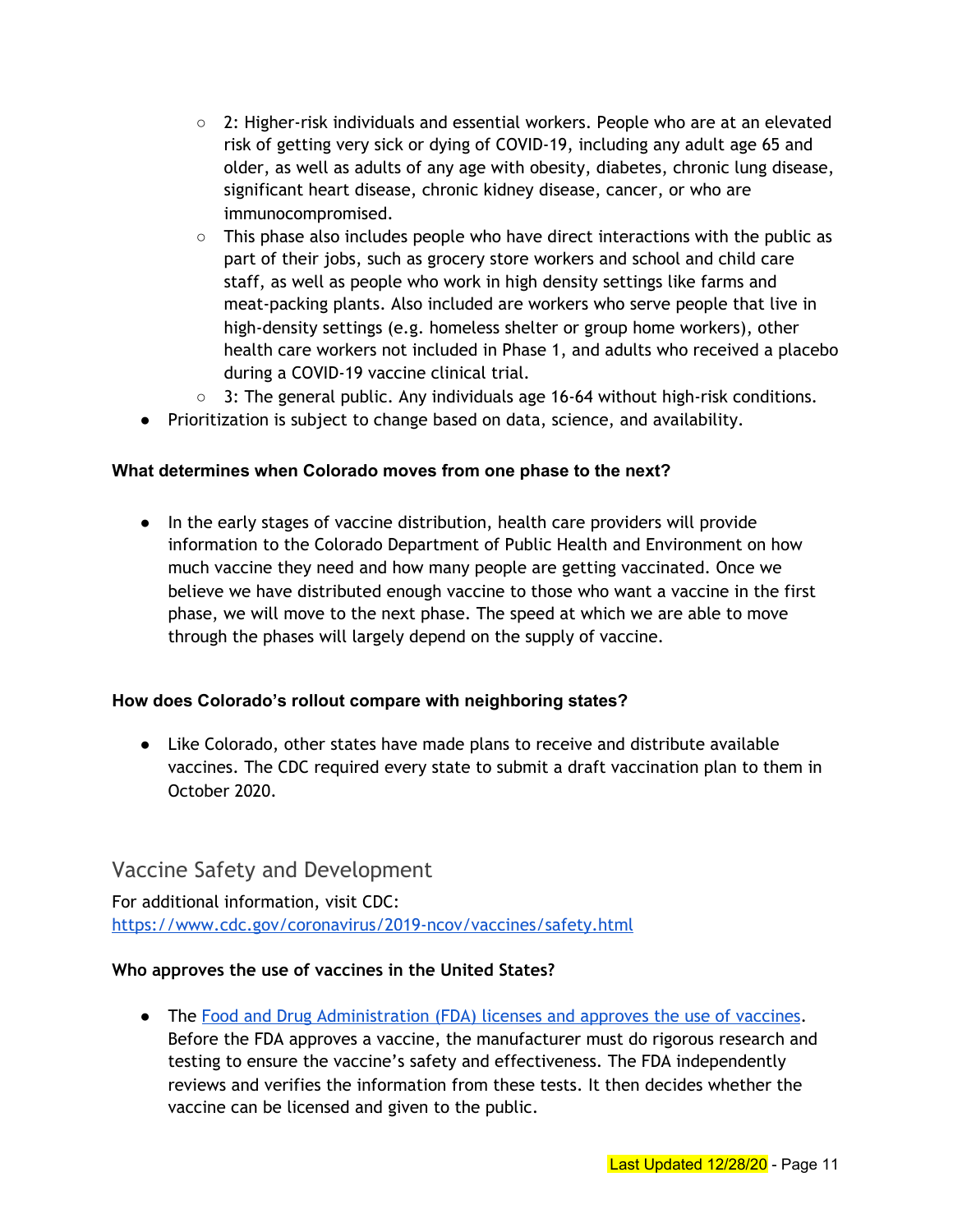● In certain emergency situations, the FDA may issue an Emergency Use Authorization (EUA) to provide more timely access to critical medical products when there are no other options available.

#### **How are vaccines tested for safety and effectiveness?**

- Vaccines must go through a detailed scientific evaluation before they can be submitted to the FDA for approval. Each phase of the evaluation includes three different clinical research studies. In the clinical research study or trial, people volunteer to be part of the study. Each clinical trial emphasizes safety of the vaccine on people. As the research moves through to the next phase, the group of volunteers becomes bigger to include more diversity in people and circumstances.
	- Phase 1 involves 20 to 100 healthy volunteers to evaluate safety and common side effects of the vaccine.
	- Phase 2 involves several hundred volunteers to gather information on safety, vaccine dosing, and ability to stimulate an immune response.
	- Phase 3 involves several thousand volunteers and a longer time frame than the earlier studies. Along with safety and side effects, most Phase 3 studies focus on efficacy -- how well the vaccine works in clinical trials -- and compare people who have received the vaccine to those who receive a placebo (a shot without the real vaccine). During these studies, neither the participants nor the study managers know who received the vaccine and who received the placebo until the end of the study. This phase provides the most firm scientific evidence possible showing the difference between people who have been vaccinated and people who have not been vaccinated for both safety and effectiveness.

## **Who are the volunteers in vaccine clinical trials?**

- People volunteer to take part in clinical research studies. All study volunteers must go through a process called informed consent that ensures they understand all of the risks and benefits of being in a study, and those volunteers are reminded that they may leave a study at any time without losing any of their rights or benefits.
- Each clinical trial emphasizes the safety of the vaccine on people. As the research moves through to the next phase, the group of volunteers becomes bigger to include more diversity in people and circumstances.
- A diverse group of people volunteered to participate in every phase of the clinical trials, including populations disproportionately impacted by COVID-19 due to generations of systemic inequities. For example, in [Pfizer's](https://www.pfizer.com/science/coronavirus/vaccine) clinical trials, about 42% of volunteers identified as Asian, Black/African American, Hispanic/Latino/a, or Native American. About 37% of volunteers for **[Moderna's](https://www.modernatx.com/cove-study) trials** identified as Asian, Black/African American, Hispanic/Latino/a, or other.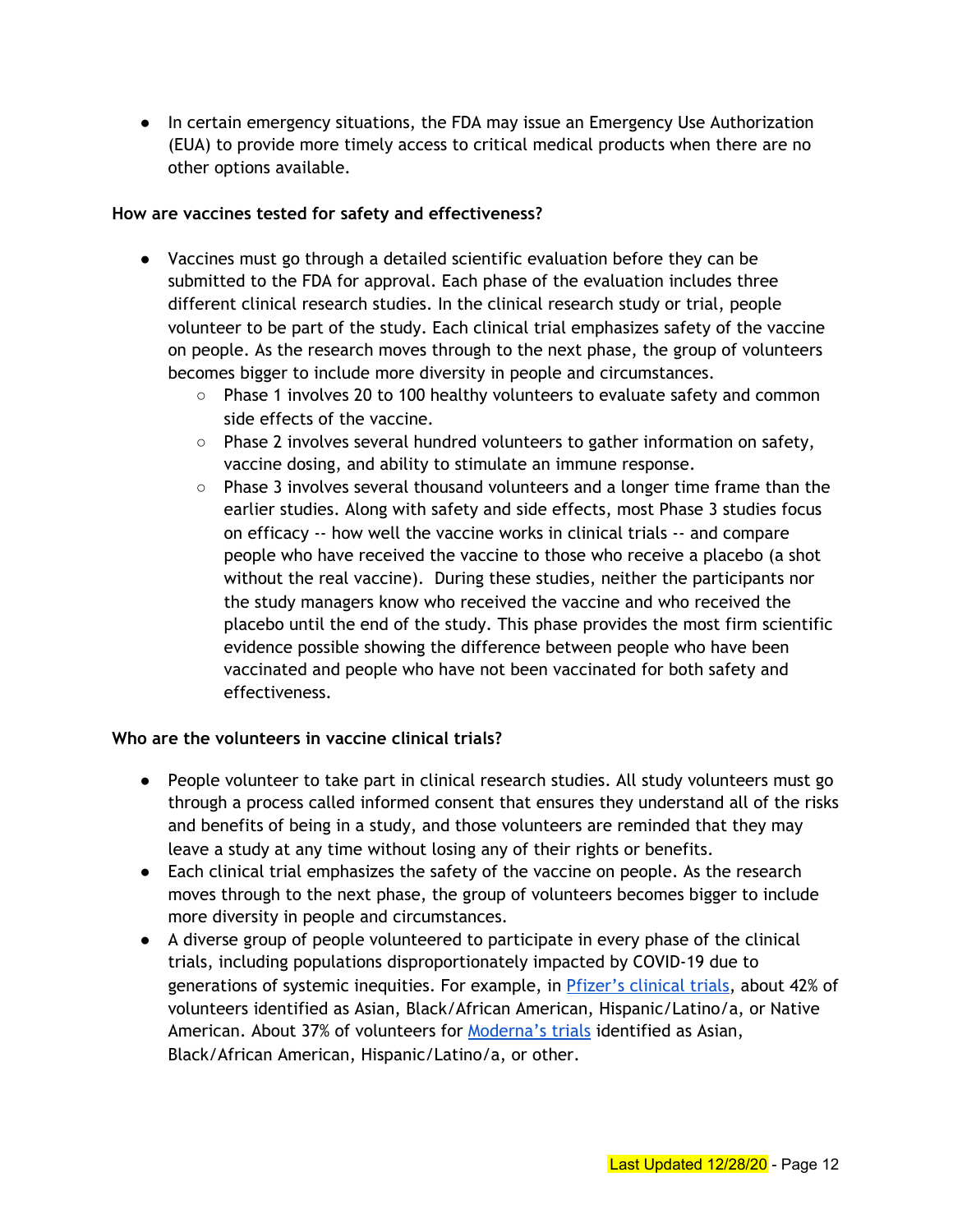## **What happens after clinical trials are finished?**

- Once the clinical trials can demonstrate vaccine safety and effectiveness at an appropriate dose, the manufacturer applies to the FDA to license the vaccine so that it can be used in the general population.
- The FDA reviews all of the data from the phased clinical studies using rigorous protocols and procedures. The vaccine is not licensed or approved until the FDA can ensure the vaccine is safe and effective.
- In emergencies, such as the current COVID-19 pandemic, vaccines can also be authorized through an Emergency Use Authorization (EUA). The FDA usually authorizes an EUA for a specific population. After receiving an EUA, the manufacturer continues monitoring clinical trials as well as gathering and analyzing data. With more data, the manufacturer can then submit to the FDA for a Biologic License Application (BLA) so that the vaccine is able to be used more widely than originally covered in the EUA.

#### **Who else reviews the safety and effectiveness data from the clinical trials?**

- For each vaccine authorized by the FDA, the Advisory Committee on [Immunization](https://www.cdc.gov/vaccines/acip/index.html) [Practices](https://www.cdc.gov/vaccines/acip/index.html) (ACIP) carefully reviews all available data about the vaccine from clinical trials and other studies, and makes recommendations for vaccine use in the general public. Recommendations include groups that should and should not receive the vaccine, as well as the timing, volume, number, and spacing of doses in a vaccine series.
- The ACIP is an independent advisory committee that provides guidance on the best use of vaccines to the Centers for Disease Control and Prevention (CDC) and U.S. Department of Health and Human Services (HHS).
- Once ACIP recommendations have been reviewed and approved by the CDC and HHS, they are published in CDC's Morbidity and Mortality Weekly Report (MMWR). The MMWR publication represents the final and official CDC recommendations for immunization of the U.S. population.

#### **How is vaccine safety monitored after it's been approved or authorized?**

- The FDA and CDC continue to closely monitor vaccine safety after the public begins using the vaccine. Both agencies have both longstanding and new safety systems in place for heightened monitoring of all COVID-19 vaccines. Learn more about the vaccine safety monitoring systems:
	- CDC's [V-SAFE](https://www.cdc.gov/coronavirus/2019-ncov/vaccines/safety/vsafe.html) is a new smartphone-based, after-vaccination health checker for people who receive COVID-19 vaccines. Vaccine recipients can opt-in to receive text messages and web surveys from CDC on how to report health problems following COVID-19 vaccination. The system will also provide telephone follow-up to anyone who reports medically significant adverse events. The report will be submitted to the Vaccine Adverse Event Reporting System (VAERS) while keeping patient identity confidential.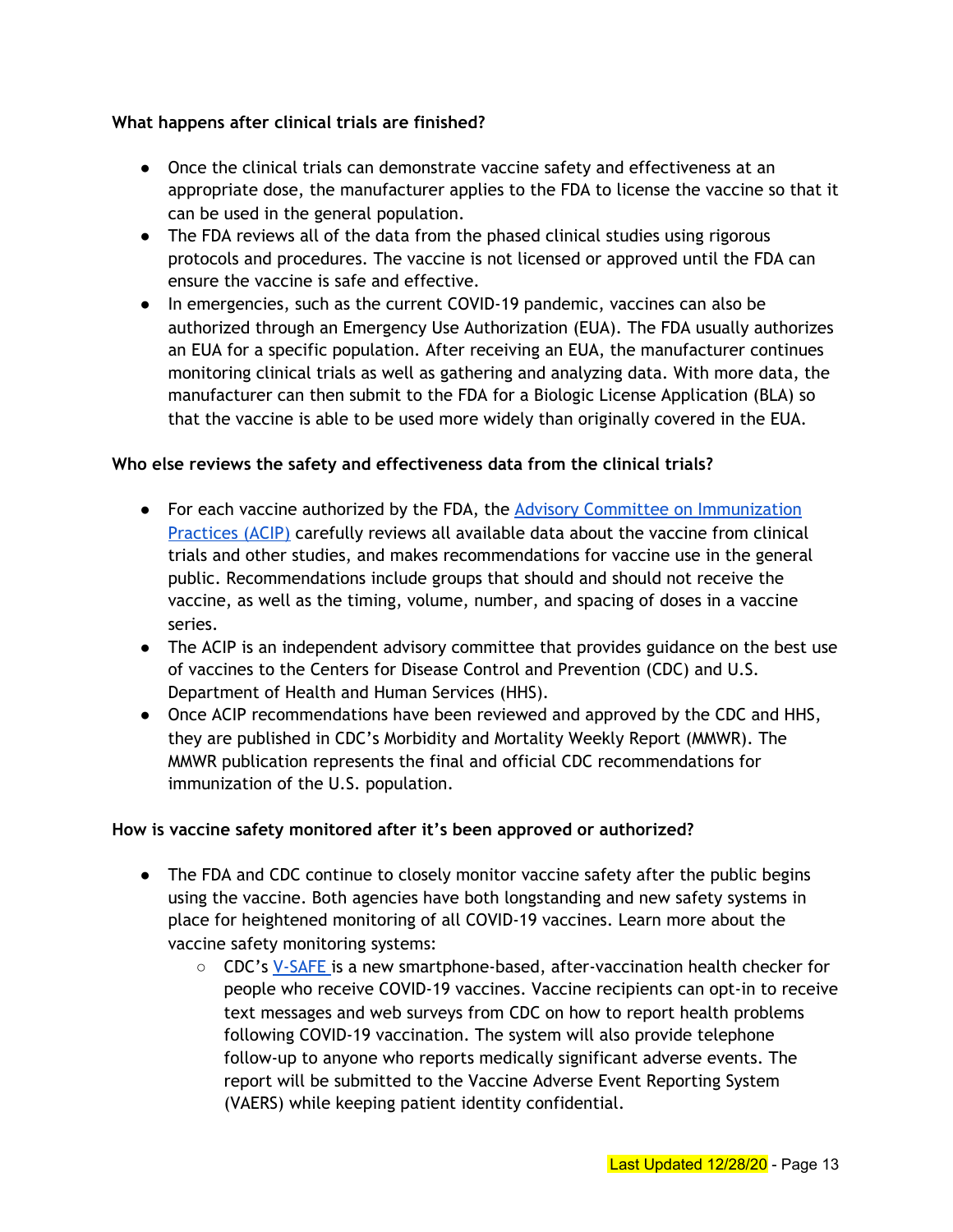- Vaccine Adverse Event [Reporting](https://vaers.hhs.gov/index.html) System (VAERS) VAERS is an early-warning system that collects and analyzes reports of any problems that happen after vaccination. Anyone can submit a report, including parents, patients, and health care professionals.
- <u>Vaccine Safety [Datalink](https://www.cdc.gov/vaccinesafety/ensuringsafety/monitoring/vsd/index.html)</u> (VSD) VSD is a collaboration between CDC and several health care organizations to monitor vaccine safety. The system analyzes healthcare information for over 24 million people to conduct studies about rare and serious adverse events after immunization.
- Post-licensure Rapid Immunization Safety Monitoring (PRISM) PRISM is the FDA's immunization safety monitoring program. PRISM actively monitors the safety of medical products using electronic health information from over 190 million people.
- Clinical [Immunization](https://www.cdc.gov/vaccinesafety/ensuringsafety/monitoring/cisa/index.html) Safety Assessment Project (CISA) CISA is a collaboration between CDC and seven medical research centers to answer complex safety questions. CISA conducts clinical research studies to further understand vaccine safety and recommend prevention strategies for adverse events following immunization.
- Vaccine recommendations may change if safety monitoring reveals new information about vaccine risks, such as a new serious side effect. The CDC, with the help of the Colorado Department of Public Health and Environment, will send safety alerts to health care providers. If necessary, a vaccine may be removed from the market.

# <span id="page-13-0"></span>About COVID-19 vaccine(s)

## **What types of COVID-19 vaccines are authorized or approved for use in the general public?**

- Many companies are working to develop a COVID-19 vaccine. For the most up-to-date information about each vaccine, visit CDC's Different [COVID-19](https://www.cdc.gov/coronavirus/2019-ncov/vaccines/different-vaccines.html) Vaccines.
- The FDA has authorized the Pfizer and Moderna vaccines for emergency use.
- Scientists developed both the Pfizer and Moderna vaccines using a new vaccine technology called messenger RNA (mRNA).

## **How do mRNA vaccines work?**

- mRNA vaccines help our bodies build an immune response to the COVID-19 virus. The mRNA vaccine teaches our cells how to make a harmless protein that is unique to the virus that causes COVID-19. After our cells make copies of the protein, our immune system recognizes that the protein should not be in our body and builds antibodies to remember how to fight the virus if we are infected in the future.
- An antibody is a protein produced by your immune system that can recognize a specific type of virus in your body. When you get infected, your body's antibodies are able to recognize proteins on the surface of the COVID-19 virus to attack and stop it from replicating in your body.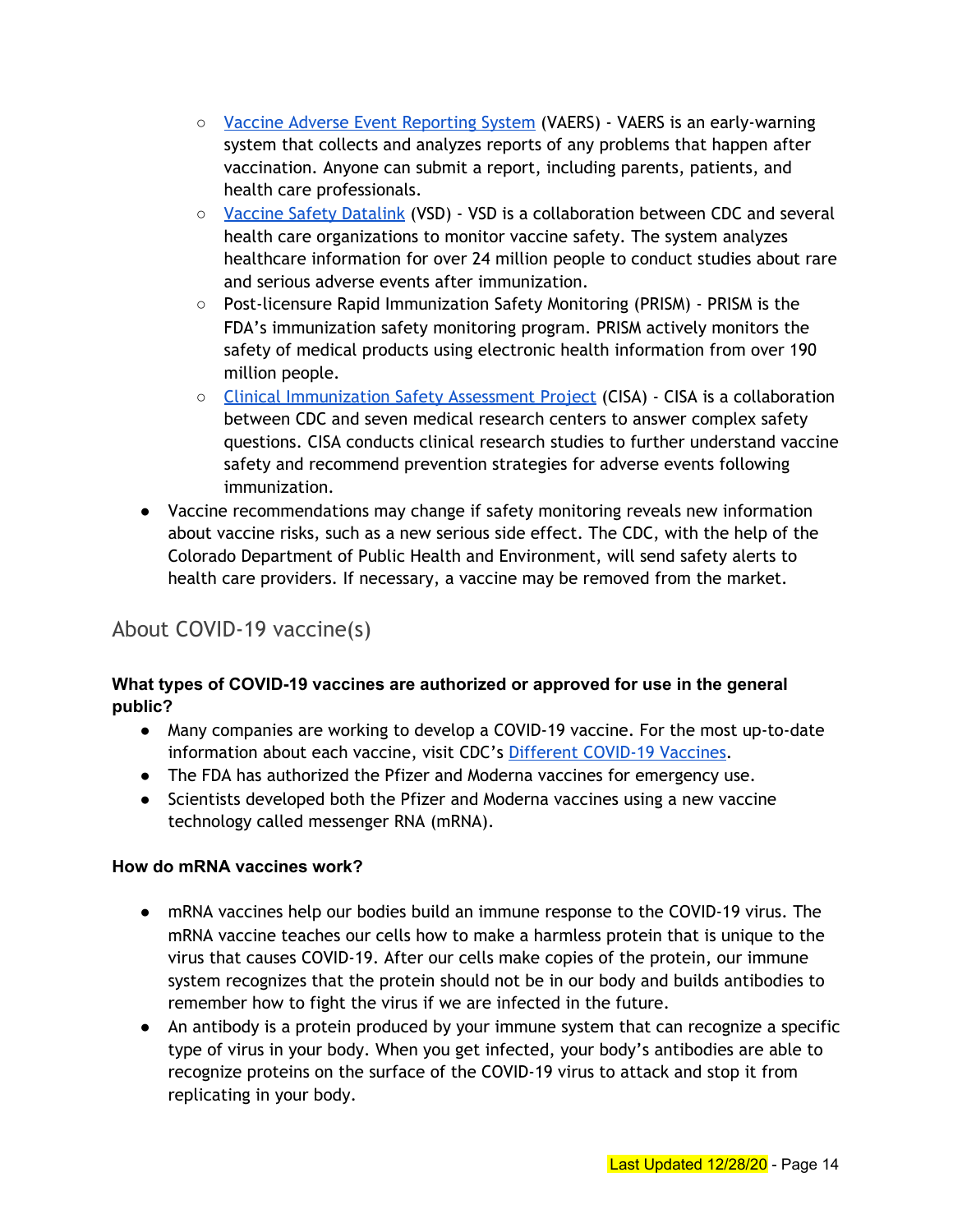- For a visual explanation of how mRNA vaccines work, watch Stat's video ["What](https://www.statnews.com/2020/10/26/mrna-vaccines-face-their-first-test-in-the-fight-against-covid-19-how-do-they-work/) are mRNA [vaccines?"](https://www.statnews.com/2020/10/26/mrna-vaccines-face-their-first-test-in-the-fight-against-covid-19-how-do-they-work/)
- To learn more, visit CDC's [Understanding](https://www.cdc.gov/coronavirus/2019-ncov/vaccines/different-vaccines/how-they-work.html?CDC_AA_refVal=https%3A%2F%2Fwww.cdc.gov%2Fcoronavirus%2F2019-ncov%2Fvaccines%2Fabout-vaccines%2Fhow-they-work.html) How COVID-19 Vaccines Work.

## **Can mRNA vaccines change my genes?**

**●** No, mRNA from the COVID-19 vaccine never enters the nucleus of the cell and does not affect or interact with your DNA. mRNA are naturally occurring genetic molecules that instruct our cells how to create proteins that build, maintain, and repair things in the body. Minutes after our cells make the proteins, the body destroys the mRNA using a special enzyme. mRNA in vaccines are designed to withstand the enzyme a little bit longer (a few days at most) so that our cells can create enough of a harmless protein that is unique to the virus. After our cells make copies of the virus' protein, our immune system is triggered and recognizes that the protein should not be in our body. Our body then builds antibodies so that it remembers how to fight the virus if we are infected in the future.

## **I heard several COVID-19 vaccines were approved for Emergency Use Authorization. What does that mean?**

- In certain emergency situations, the Food and Drug Administration (FDA) may issue an Emergency Use [Authorization](https://www.fda.gov/emergency-preparedness-and-response/mcm-legal-regulatory-and-policy-framework/emergency-use-authorization) to provide more timely access to critical medicines when there are no other options available. An Emergency Use Authorization permits the FDA to allow medical products that have met certain criteria, to treat, diagnose, or prevent serious or life-threatening diseases to be used.
- Watch this short [video](https://www.fda.gov/emergency-preparedness-and-response/mcm-legal-regulatory-and-policy-framework/emergency-use-authorization) from the FDA about Emergency Use Authorization.

## **How will we know if the vaccine is safe?**

- The FDA requires that vaccines undergo a rigorous scientific process, including three phases of clinical trials, before they authorize or approve the vaccine. The COVID-19 vaccines are subject to the same safety standards as other vaccine trials.
- To date, the [independent](https://www.niaid.nih.gov/news-events/fourth-large-scale-covid-19-vaccine-trial-begins-united-states) Data and Safety Monitoring Board overseeing Phase 3 trials of the Pfizer and Moderna vaccines has not identified or reported any serious safety concerns. All phase 3 studies have Data Safety and Monitoring Boards. The boards are made up of independent scientists hired by the company to look at the safety data and check at regular intervals whether the company should cancel or continue with the study.
- Additionally, two independent advisory committees will review a vaccine's safety data before it is made available to the public. These committees are the [Vaccines](https://www.fda.gov/advisory-committees/blood-vaccines-and-other-biologics/vaccines-and-related-biological-products-advisory-committee) and Related Biological Products Advisory [Committee](https://www.fda.gov/advisory-committees/blood-vaccines-and-other-biologics/vaccines-and-related-biological-products-advisory-committee) (VRBPAC), which advises the FDA, and the Advisory Committee on [Immunization](https://www.cdc.gov/vaccines/acip/index.html) Practices (ACIP), which advises the CDC.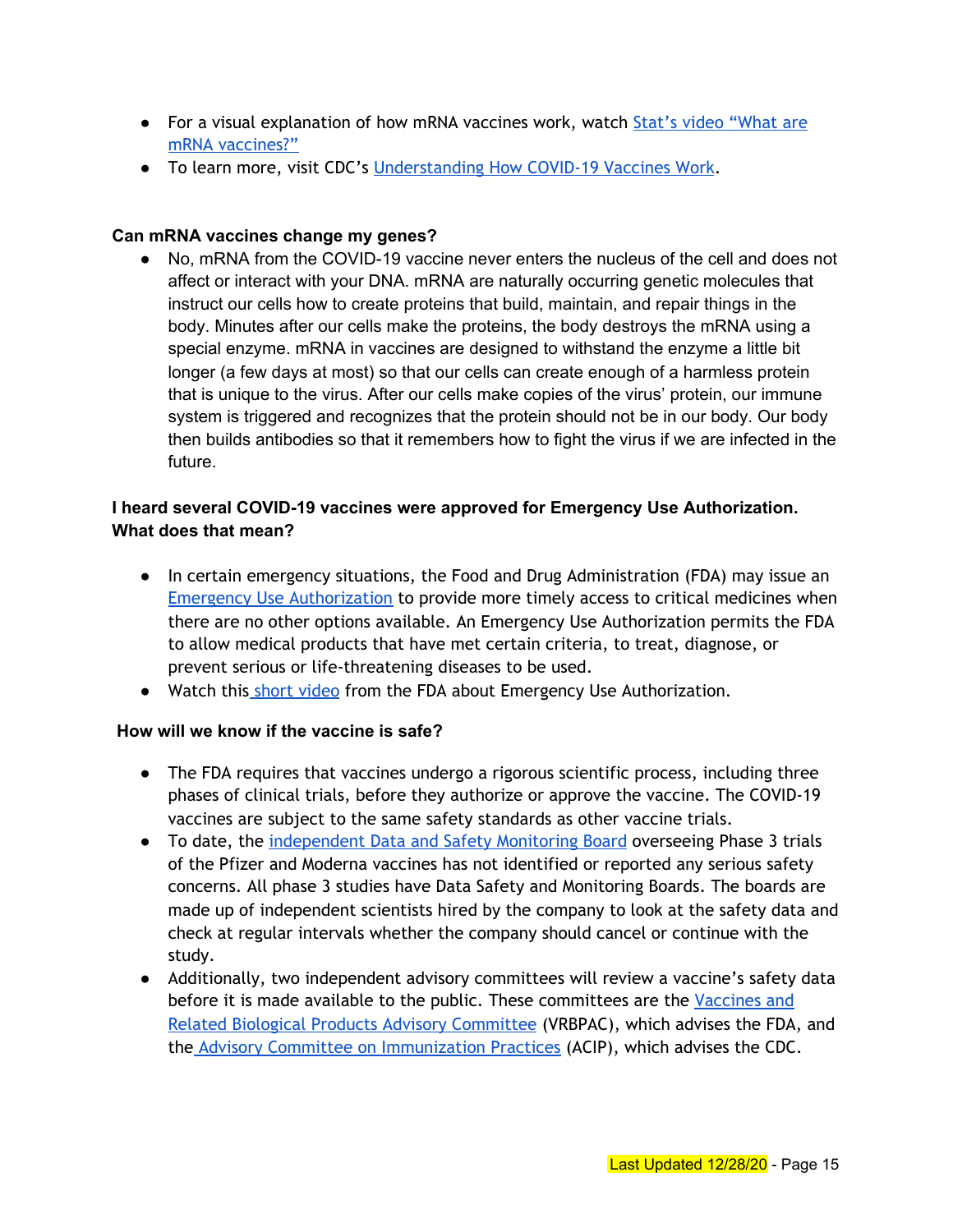● Learn more about the Vaccine safety and [development](https://covid19.colorado.gov/vaccine-faq) process.

## **Do any of the vaccines contain harmful ingredients?**

- Today's vaccines use only the ingredients they need to be as safe and effective as possible. Each ingredient in a vaccine serves a specific purpose: provide immunity (protection), keep the vaccine safe and long-lasting, and produce the vaccine.
- All vaccines contain antigens or elements that trigger the production of antigens. Antigens make vaccines work. They prompt the body to create the immune response needed to protect against infection. Antigens come in several forms. The form used in a vaccine is chosen because studies show it is the best way to protect against a particular infection.
- Other ingredients in vaccines may include preservatives, to keep germs out; adjuvants, to help boost the immune response to the vaccine; and additives, which help the vaccine stay effective while being stored. Each ingredient has a specific function and has been rigorously studied. These ingredients are safe for humans in the amounts used in vaccines.

# <span id="page-15-0"></span>COVID-19 immunity

## **Isn't natural immunity from having COVID-19 better than getting a vaccine?**

- The protection someone gains from having an infection (called natural immunity) varies depending on the disease, and it varies from person to person. Because this virus is new, we don't know how long natural immunity might last. Some early evidence—based on a small sample size of people—seems to suggest that natural immunity may not last very long.
- Regarding vaccination, we won't know how long immunity lasts until we have more data on how well it works over time.
- Experts are trying to learn more about both natural immunity and vaccine-induced immunity of COVID-19.

## **When will we be protected after we get the vaccine?**

- You will not be immediately protected from COVID-19 after receiving the vaccine. Studies show that it takes about one to two weeks after your last dose for your body to be able to protect itself against illness.
- Current information suggests it is possible that someone who has been vaccinated against COVID-19 may still have a mild or asymptomatic infection or spread the virus to others. So it is important to continue taking precautions. Continue wearing masks and practicing physical distancing until it is clear that it is safe to stop.
- While no vaccine is 100% effective, Pfizer and Moderna have reported that their vaccines are about 95% effective.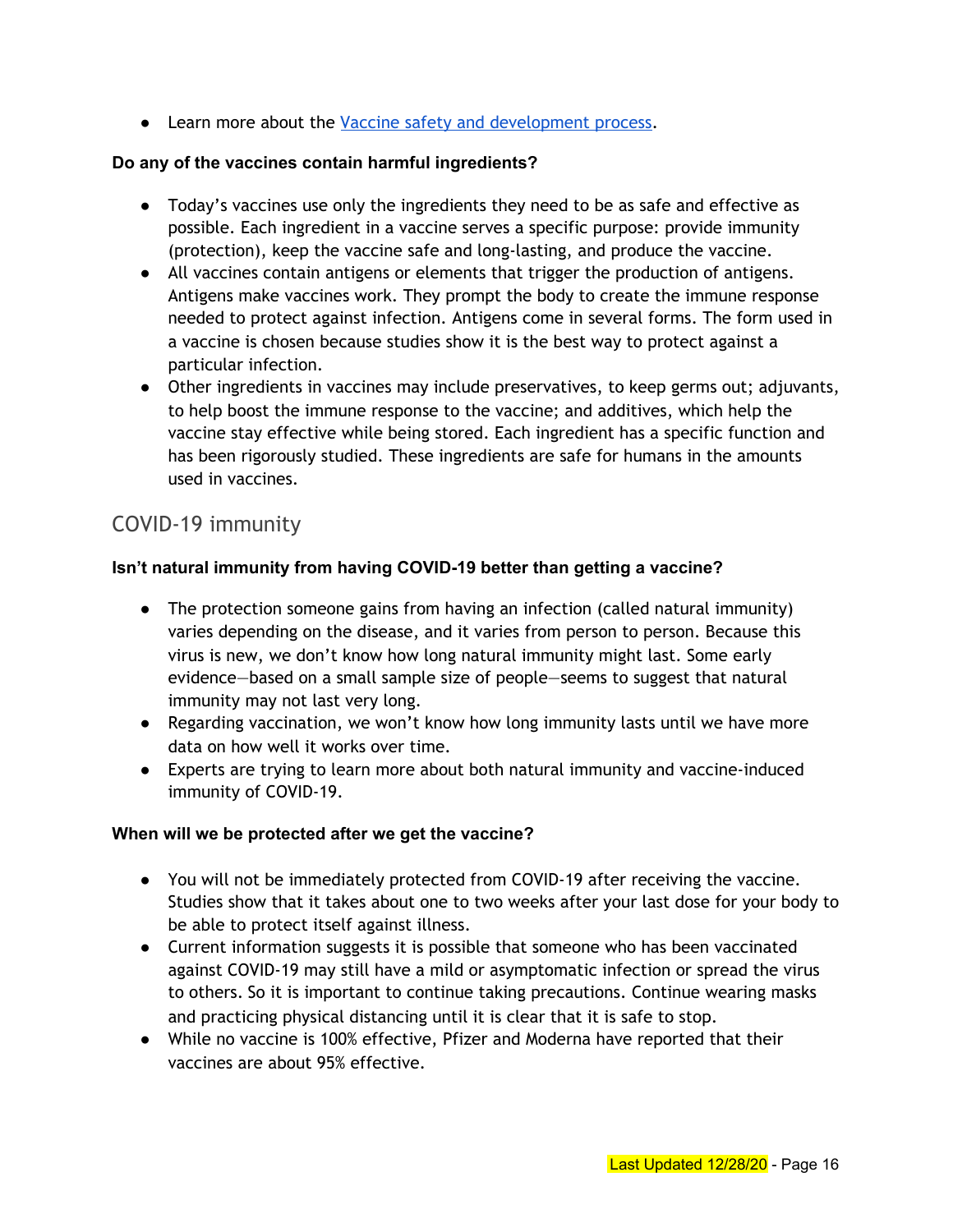## **Why would a vaccine be needed if we can do other things, like physical distancing and wearing masks, to prevent COVID-19 from spreading?**

● Stopping a pandemic requires using all the tools available to us. Vaccines are the first step in returning to a more normal life. Still, we need Coloradans to continue to use basic public health guidance, like physical distancing and mask wearing, until a vaccine is widely available and used by Coloradans.

## **If some members of my household get the vaccine and others don't, is it safe to return to our normal life?**

● It is still possible that members of your household could get COVID-19 because they have not been vaccinated. Until the vaccine is widely available and all household members are fully immunized (and have waited the appropriate time after the second dose), you will need to continue to follow critical public health guidance, including: wearing a mask in public, maintaining at least 6 feet physical distance from others not in your household, avoiding large crowds, washing your hands often and staying home when you are sick. Distributing a COVID-19 vaccine to the entire state of Colorado will take time. Stay the course until it is your turn for a vaccine.

## **Can I visit older, at-risk family members once they've been vaccinated but before I have gotten a vaccine?**

● To be as safe as possible, until the vaccine is widely available and both parties are fully immunized, we all need to continue to follow critical public health guidance. Prevention methods still include: wearing a mask in public, maintaining at least 6 feet physical distance from others not in our household, avoiding large crowds, washing our hands often, and staying home when we are sick.

## **Can family members of high-risk individuals get vaccinated early, too?**

• Once a vaccine is available, we expect it will take several months until everyone can access it because of limited availability. To save lives, we need to first prioritize health care providers and Coloradans who are most at risk for getting severely sick or even dying.

## **What is community immunity or herd immunity? How many people need to get vaccinated to develop community immunity from COVID-19?**

- Community immunity means that enough people have developed immunity to a disease (either naturally or through vaccination) that there is no longer a risk of community transmission or outbreaks.
- Until we better understand COVID-19 immunity, we won't know the percent of people needed for community immunity (sometimes called herd immunity).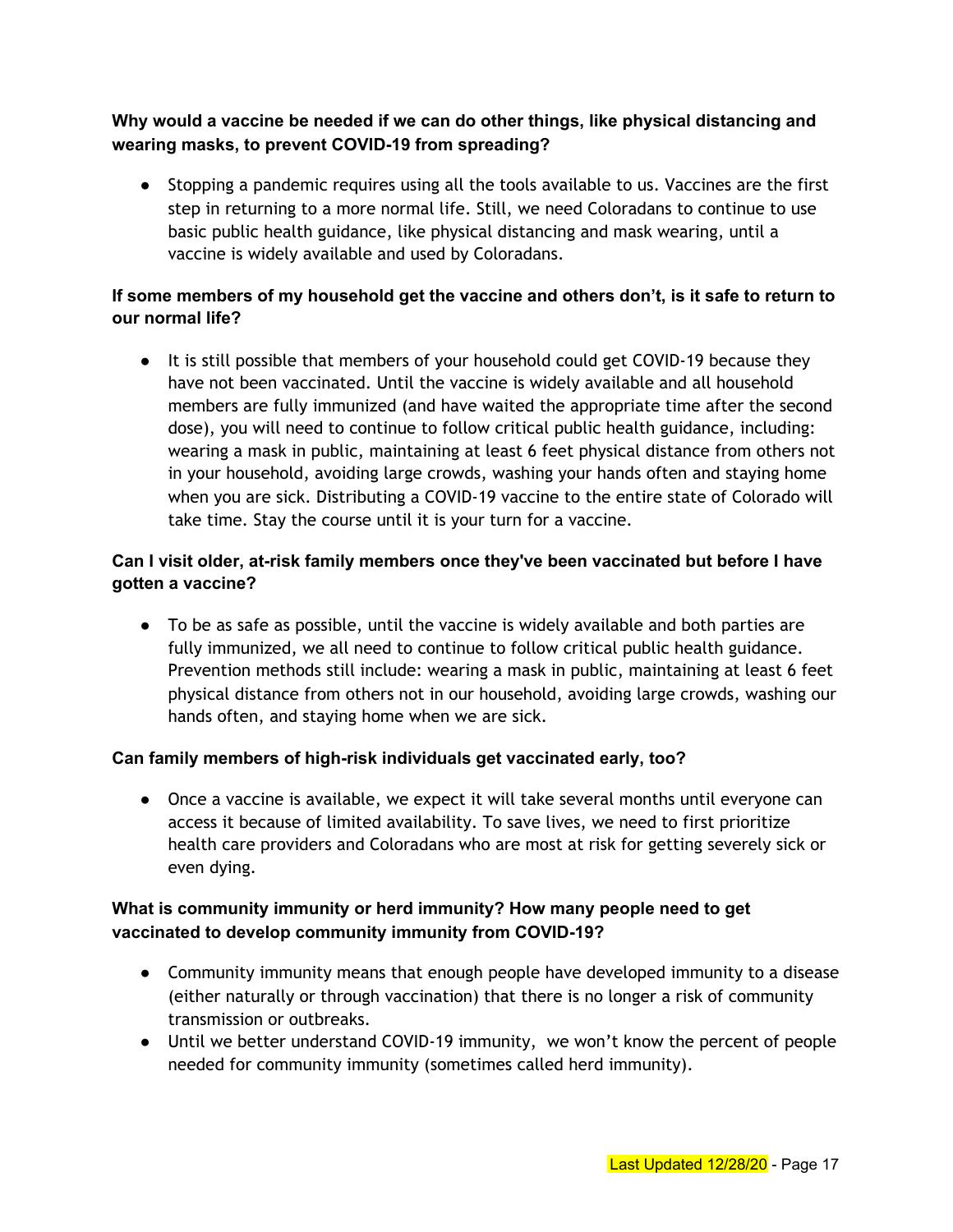## **Will we see a dramatic reduction in the number of cases in Colorado soon after a vaccine becomes available?**

- We will be closely monitoring the vaccine's effect on the number of new COVID-19 cases in Colorado.
- Because the initial supply of vaccine is expected to be limited, we still need all Coloradans to do their part to prevent the spread of the virus. Wear a mask, keep 6 feet of distance from others who don't live with you, avoid gatherings, wash your hands often, and stay home when you are sick.

# <span id="page-17-0"></span>Vaccine policy and regulation

## **Will I be turned away if I try to get a vaccine before it becomes available to the general public?**

• The initial supply of COVID-19 vaccine(s) is expected to be very limited for several months. This means that a vaccine will not be immediately available to everyone who wants one. Colorado's phased implementation plan is designed to save the lives of health care workers who are directly exposed to COVID-19 as part of their jobs. Individual vaccine providers, in consultation with their local public health agencies, will need to use their best judgement about which patients may be eligible for vaccination during each of the phases.

## **Will I be required to get a COVID-19 vaccine?**

● The state is not considering a COVID-19 vaccine mandate at this time.

## **Will businesses be allowed to require patrons to prove they have been vaccinated before entering the premises?**

● No, business owners will not be able to access a customer's protected health information, such as their COVID-19 immunization status, as a requirement for entry.

## **How will I know if others are vaccinated without compromising their personal health information?**

● Every Coloradan's immunization records are confidential, personal medical information that will never be shared publicly. The state will report information on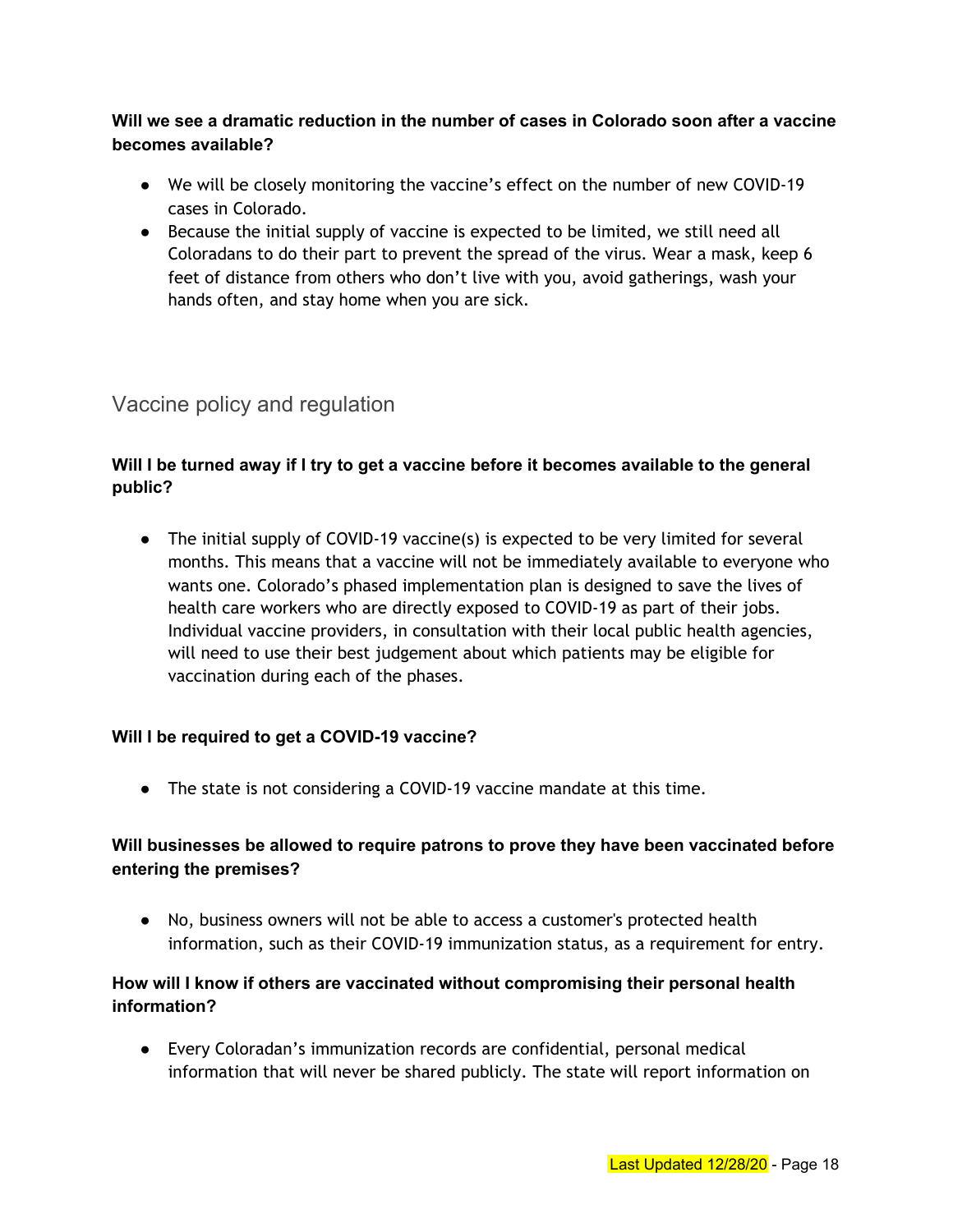the total number of residents who have been vaccinated in Colorado, but this data will not be attached to any individual's personally identifying information.

- The state health department maintains the Colorado [Immunization](https://cdphe.colorado.gov/colorado-immunization-information-system-ciis) Information System (CIIS), a confidential, population-based, secure computerized system that collects and consolidates individual-level vaccine and exemption data for Coloradans of all ages from a variety of sources.
- Under Colorado law, you can choose to remove your immunization information from CIIS at any time. This is called an opt-out.

## **Can public and private sector employers mandate employees obtain a COVID-19 vaccine authorized by the FDA via an EUA?**

● Employers may be able to require COVID-19 vaccination for in-person work for their employees, but an employee may be entitled to an exemption through the ADA and Civil Rights Act of 1964. The state of Colorado is not currently pursuing any mandates. The U.S. Equal Opportunity Commission has more information on this on their website: [https://www.eeoc.gov/laws/guidance/pandemic-preparedness-workplace-and-americ](https://www.eeoc.gov/laws/guidance/pandemic-preparedness-workplace-and-americans-disabilities-act) [ans-disabilities-act](https://www.eeoc.gov/laws/guidance/pandemic-preparedness-workplace-and-americans-disabilities-act)

## <span id="page-18-0"></span>Emergency Use Authorization

## **What is an Emergency Use Authorization (EUA)?**

• In certain emergency situations, the Food and Drug Administration (FDA) may issue an Emergency Use Authorization to provide more timely access to critical medical products when there are no other options available. An EUA permits the FDA to release unapproved medical products or allow for unapproved uses of medical products that have met certain criteria, to treat, diagnose, or prevent serious or life-threatening diseases.

## **Why do EUAs exist?**

● EUAs were initially introduced in 2004 to prepare for bioterrorism attacks. Under an EUA, the government is able to authorize medical treatments and products in the event of a Chemical, Biological, Radiological, and Nuclear (CBRN) attack.

#### **What is the criteria for an EUA?**

- The FDA may issue an EUA for a medical product if it meets the following criteria:
	- a. The disease or CBRN agent in question can cause a serious or life-threatening illness or condition.
	- b. There is reasonable belief, after looking at all the scientific evidence, that the product may be effective for its intended use. The phrase "may be effective"